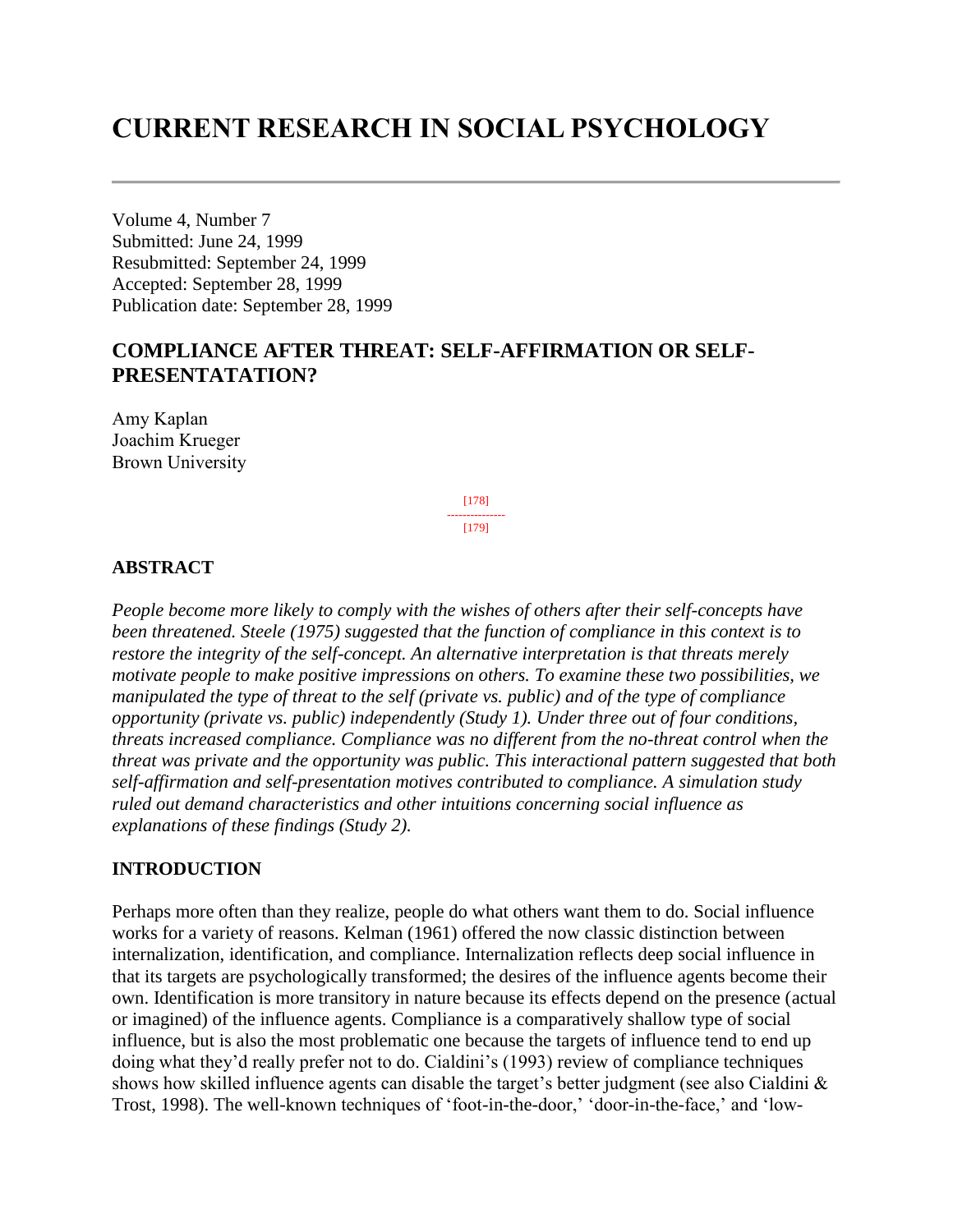balling,' for example, share subtleties that may appeal to influence agents, but that would appall their victims if they were aware of them. In many instances, compliance has negative connotations. It often works outside of the target person's awareness, against his or her selfinterest, and with undesirable social outcomes.



One time-honored influence technique is to make targets feel good about themselves (Razran, 1938) or indebted to the agent (Regan, 1971). These two methods capitalize on classical conditioning and on the norm of reciprocity, respectively, and both demonstrate the exploitative potential of social influence. To the extent that the agent can extract a favor from the target that is larger than the agent's own investment, the agent wins and the target loses. In one study, for example, the influence agent, who posed as another participant in an art appreciation experiment, handed the naïve participant a soft drink (Regan, 1971). Later, the agent offered raffle tickets for sale. Participants who had received the drink bought twice as many tickets as did controls who had not received this favor. Although the agent had to make an investment to elicit compliance, he succeeded in collecting more money from ticket sales than he spent on drinks.

Material or monetary investments are often unnecessary to elicit compliance. Under certain conditions, it is possible to get something for nothing. Both flattery and insults increase compliance beyond baseline levels (Steele, 1975). Flattery may work simply because it creates a positive mood that facilitates agreeable behavior (see Carlson, Charlin, & Miller, 1988, for a review). The effects of insults, on the other hand, are paradoxical and thus more interesting. Specifically, why would people comply after their self-concepts have been damaged? Steele suggested that this might happen because people seek to repair damage to the self-concept. This repair may be accomplished by any action that confirms an aspect of the self that is at least as important as the one that was threatened. In other words, compliance can be an act of selfaffirmation (Steele, 1988). Self-affirmation need not imply self-enhancement because the person does not seek to inflate the self beyond realistic standards. Steele's (1975) demonstration of selfaffirmative compliance involved a desirable, pro-social behavior (i.e., helping). Conceivably, self-affirmative compliance is limited to such positive acts because compliance with a request to do something hurtful would hardly be self-affirmative to most people.

> [180] --------------- [181]

The generality of the self-affirmation effect has not been studied systematically. Perhaps the effect is 'diffuse' in the sense that people try to disarm any threat to the self by engaging in behavior that is congruent with the self-concept.<sup>1</sup> Alternatively, people may be sensitive to the nature of the threat and to the nature of the compliance opportunity. To examine these two possibilities, it is useful to distinguish between private and public threats on the one hand, and between private and public opportunities for compliance, on the other. Suppose, for example, that people are primarily concerned about making favorable impressions on others (Goffman, 1959). If self-presentation is the guiding motive after the experience of a threat to the self, it is conceivable that people avoid costly behavior unless both the threat and the subsequent helpful behavior are public knowledge. Self-affirmation, in contrast, suggests that a private threat to the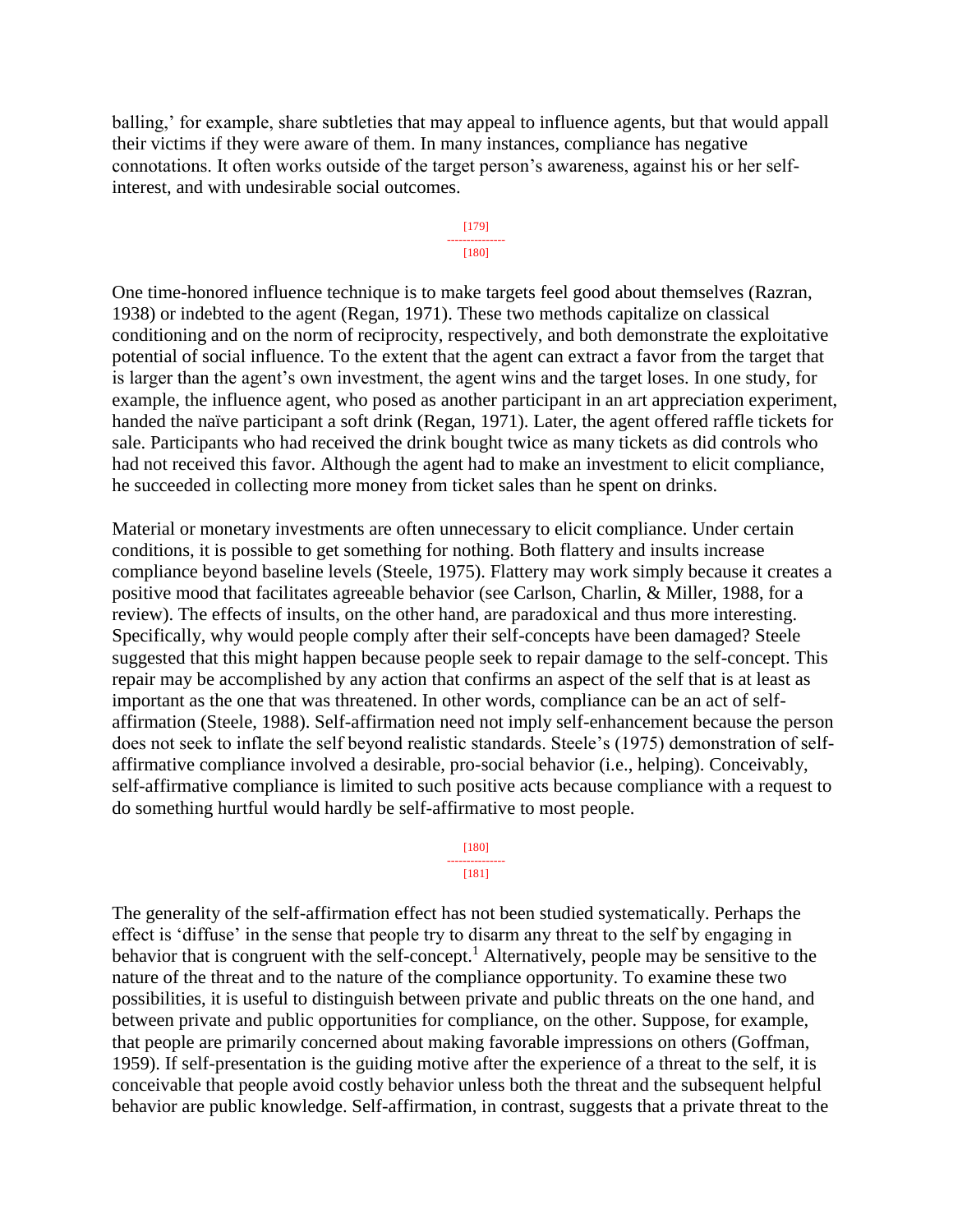self (i.e., a threat that only its victim is aware of) should also enhance compliance. The present work examines the effects of self-affirmation and self-presentation on compliance. Because this work builds on Steele's (1975) methods, we first review his original study.

#### **The Effect of Threat to the Self on Compliance: A Classic Study**

In Experiment 1, a person claiming to be a pollster called unsuspecting housewives and engaged them in a conversation. In the course of this conversation, the pollster either insulted the target person, praised her, or remained neutral. To threaten the target's self-concept, the caller claimed that it was "pretty much common knowledge that you, as a member of your community, are not concerned with cooperative efforts for the betterment of your fellow man" (Steele, 1975, p. 362). This claim about the target's uncooperative nature was related to the opportunity for compliance presented later. In an irrelevant-threat condition, the caller claimed that the target was known to be unconcerned with driving safety. Finally, in a third condition, the caller flattered rather than threatened the target by saying that she was known to be a cooperative person.

> [181] --------------- [182]

Two days later, another caller asked each target person to help with a community service project by preparing a list of household products and brands of foods found in the house. Presumably, this list would be used to decide how to help needy families. Compliant behavior was assessed by giving participants the chance to submit these lists. Regardless of whether the threat was relevant or irrelevant to the request for help, most participants (93%) agreed to help. Flattery (65%) was a less powerful technique, but it was still more effective than not addressing the participants' self at all (46%). Across conditions, behavioral compliance was highly correlated with verbal compliance over the phone ( $r = .87$ ), and the effect was only slightly attenuated on the average ( $\approx 10\%$ ). Experiment 2 revealed that the effectiveness of the threat increased with the range of implications it had for the targets' self-concept (see also Bizman, Yinon, Ronco, & Shachar, 1980; Steele & Liu, 1981).

#### **The Private Versus Public Distinction**

If compliant behavior is one way to restore the integrity of a damaged self-concept, the role of other people—and thus the role of social influence—may be more modest than previously realized. It is possible that a person receives threatening information about the self of which others are unaware. The self can be threatened privately, for example, by failure on a solitary task. By the same token, amends can be made that others do not learn about (e.g., by making an anonymous donation to a good cause). As it stands, however, self-affirmation theory predicts that compliance should always increase after threat, including threats that are private and that can only be addressed by compliance in a private setting (see Figure 1, left panel).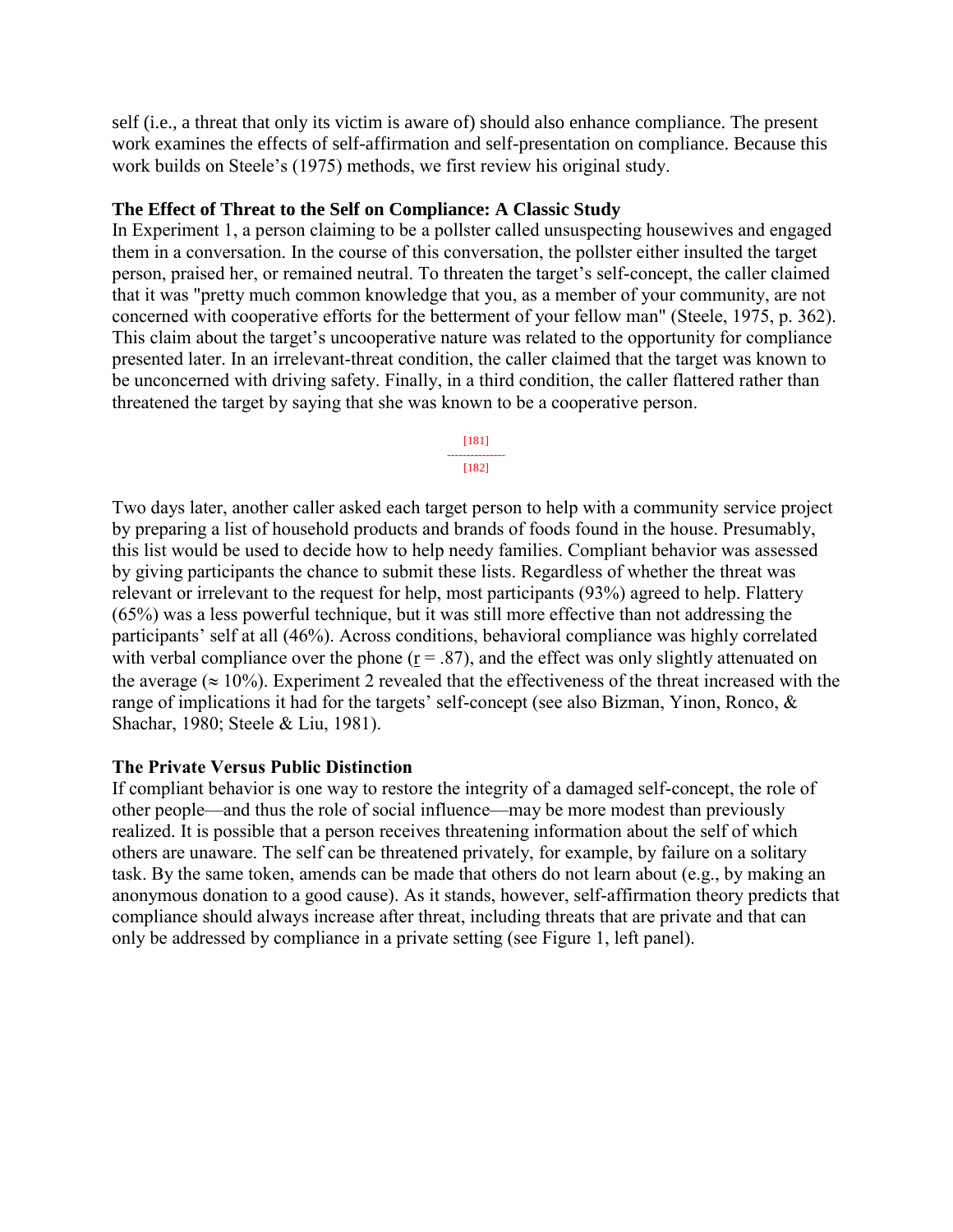

On the other hand, there are occasions in which both the threat and the compliance opportunity are public. Threats, in the form of negative feedback, are often delivered by others. In other words, these 'others' are privy to undesirable aspects of the self. Often, the same individuals have the opportunity to witness the target person's compliant behavior. It is under these conditions, that motives of self-presentation are relevant for behavior (Leary & Kowalski, 1995). Indeed, if self-presentation is the only relevant motive, increases in compliance should be limited to situations in which both the threat and the opportunity are public (see Figure 1, right panel).

To review, the self-affirmation hypothesis is that threats have a uniformly facilitative effect on compliance. In contrast, the self-presentation hypothesis is that compliance rises above the nothreat baseline only if both the threat and the opportunity are public. To test these hypotheses, both the nature of the threat and the nature of the compliance opportunity must vary. A threat is private if only the participant is aware of it; it is public if it reflects the perceptions of relevant others. Participants with a private compliance opportunity have no reason to expect that others will find out about their agreement to help; participants with a public opportunity may expect that others will learn about their behavior.

## **STUDY 1: ELICITING COMPLIANCE**

The orthogonal manipulation of type of threat (private vs. public) and type of compliance opportunity (private vs. public) created four experimental conditions. The design also included two control conditions in which participants did not experience a threat to the self-concept, but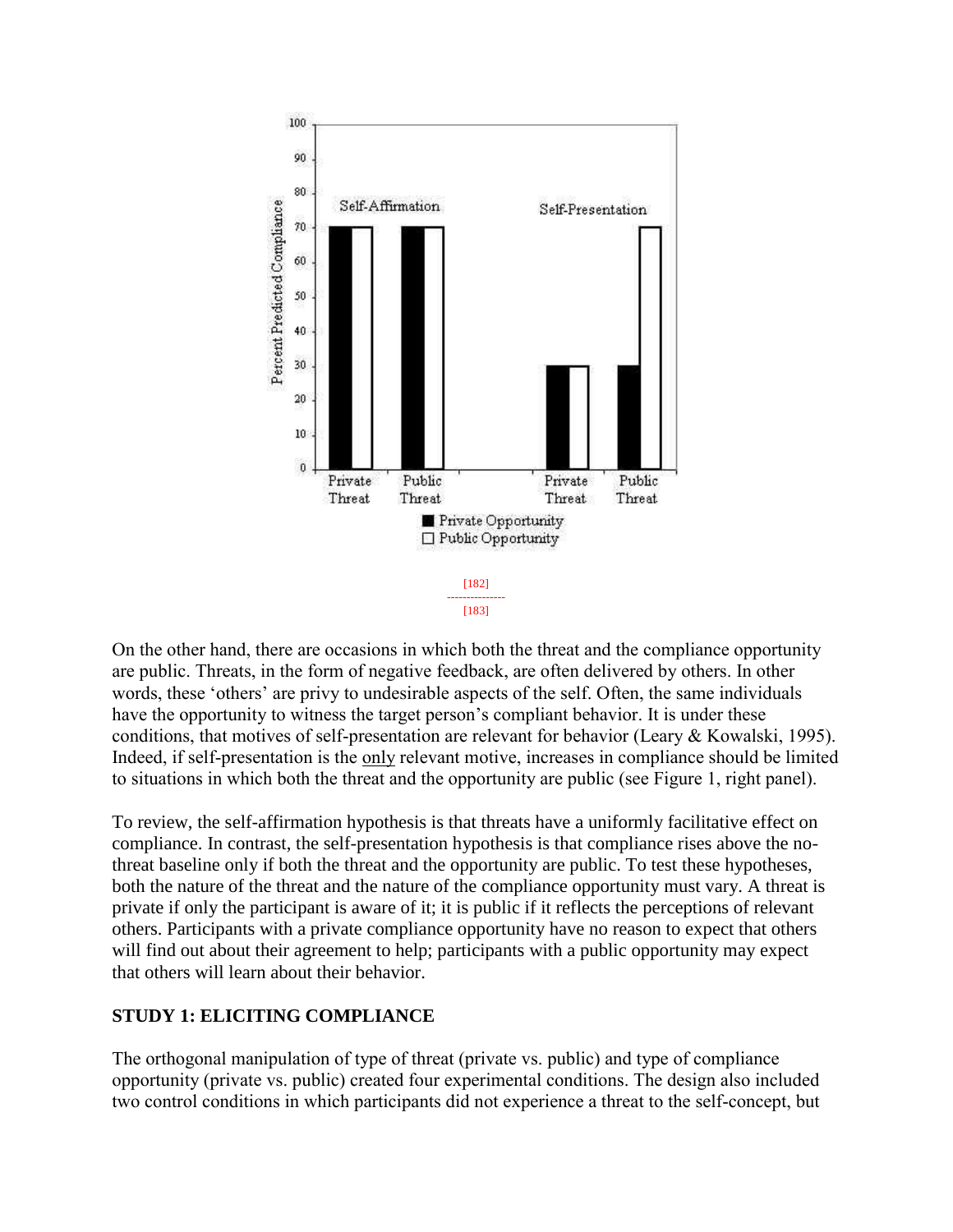did have either a private or a public opportunity for compliance. Given the nature of the four conditions within the experimental part of the design (threat manipulation), patterns of compliance are possible that are inconsistent with both of the a priori hypotheses. Some of these patterns are highly implausible from the outset, however. There is no reason to expect, for example, that compliance might increase only when the threat is private and the opportunity is public (or vice versa).



During stage 1 of the experiment, personality-descriptive data were collected from both selfratings and peer-ratings. During stage 2, some participants received arbitrary negative feedback ostensibly derived from self-ratings (private threat) or from peer-ratings (public threat). During stage 3, participants had an opportunity to volunteer time for a charitable organization that would either publicly recognize their contribution or not. The contents of the negative personality feedback were not specifically related to the compliance opportunity as that specificity is not necessary for self-affirmation (Steele, 1975).

#### **METHODS**

#### **Participants and Materials**

Brown University undergraduates ( $N = 107$ ) enrolled in psychology courses participated in this study. Each participant completed an inventory consisting of 23 statements originally selected to assess the positivity of a person's self-image (Sinha & Krueger, 1998a). These statements (e.g., ". . .is sometimes rude to others," or ". . .is generally trusting") are a subset of the Big Five Inventory (BFI), which is a broad-band instrument for personality assessment (John & Donahue, 1994). On a separate occasion, the same inventory was also completed for each participant by three of his or her classmates.

A 120-word sketch with arbitrary personality feedback was constructed. Ostensibly, this sketch was specific to each participant by being based on either that participant's self- or peer-ratings. In fact, there was only one sketch. To convey a threat to the self-concept, the sketch characterized the target person as being well-intentioned and confident, but also as being selfabsorbed and socially inept. For the measurement of compliance, a description of a food drive was devised, which was followed by the query of whether "you would be willing to help label fliers for one hour during one week in February."

> [184] --------------- [185]

#### **Design and Procedure**

The experimental design consisted of six conditions. Four of these conditions involved the threat to the self-concept described above. In two conditions, the threat was private in nature, whereas in the other two it was public. The threat was considered private when the negative personality feedback was ostensibly based on the participant's prior self-ratings on the BFI subscale. The threat was considered public when the feedback was ostensibly based on the peer-ratings. The compliance opportunity was private when the participants were led to believe that their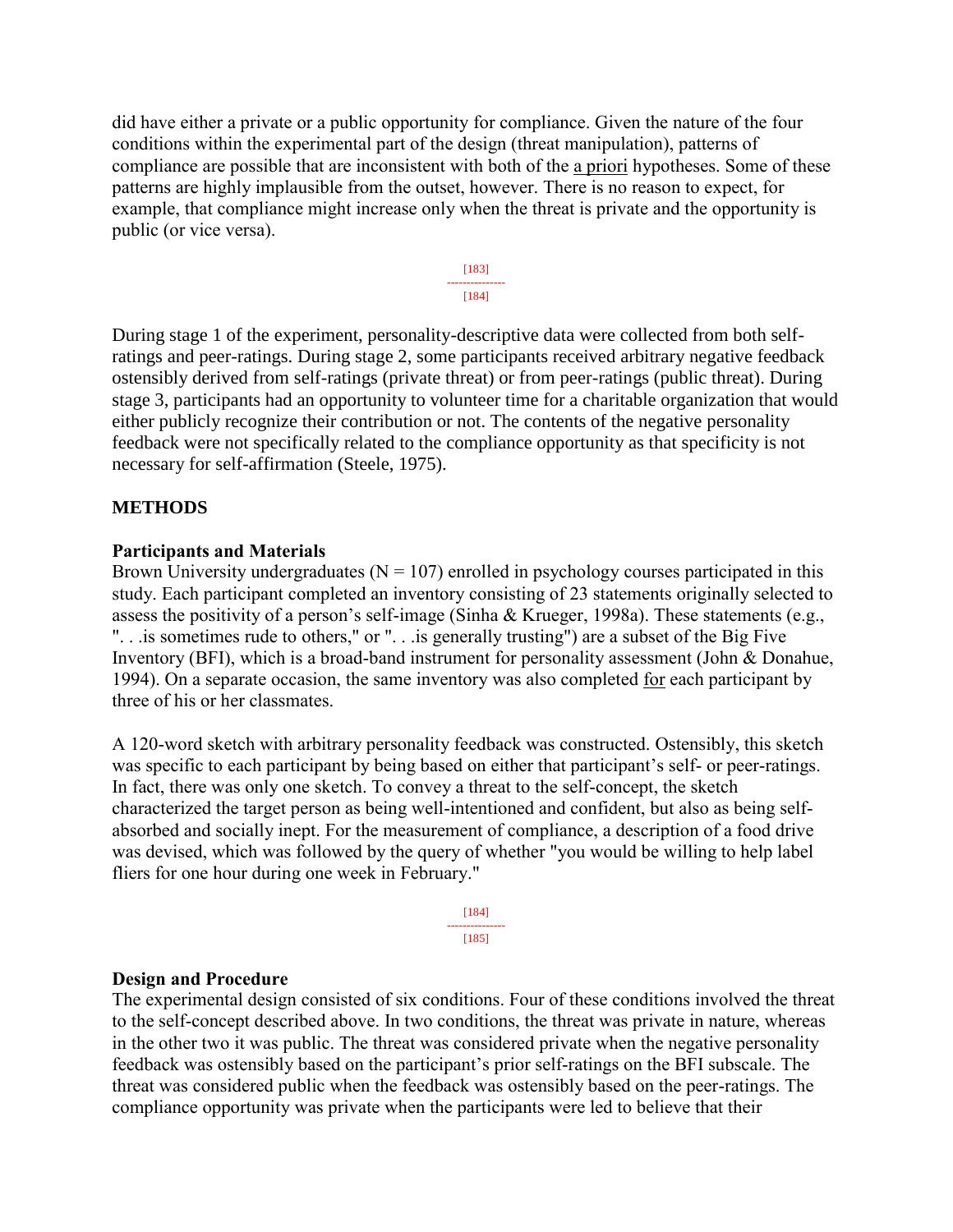willingness to contribute to the food drive would not be acknowledged in the college newspaper; in contrast, a public opportunity promised such acknowledgement. In the fifth and the sixth condition, there was no threat, but the nature of the compliance opportunity varied.

The first stage of the experiment was conducted during a plenary class meeting. Participants completed the BFI subscale by rating each statement on a 7-point scale  $(1 =$  describes me very well; 7 = does not describe me at all). Inventories were returned in unsealed and named envelopes.

One week later, the second stage was conducted during laboratory meetings with 15 to 20 participants each. The teaching assistant (TA) arranged the students in small groups of five to six members and asked them to discuss course-related topics (e.g., reasons for studying psychology). The TA then left the room for about 10 minutes. When the TA returned, he or she distributed three BFI forms to each student, and instructed them to pass them on to the three classmates sitting to the right. Each student then rated the students from whom he or she received a form. The TA explained that these peer ratings were "first impressions" and that the preceding group discussion offered a sufficient basis for such ratings. Though students were led to expect later feedback based on these ratings, they were assured of the confidentiality of individual responses. Rating sheets were then collected in envelopes that identified the target person, but not the peers, by name.

> [185] --------------- [186]

Another week later, the third stage was conducted also during laboratory meetings. Each student received the personality sketch, and read it while seated in a private cubicle. To help students connect the feedback information with the inventory from which it was ostensibly derived, they were asked to recall and list one or two of the inventory statements. Then, students placed the cover letters and the feedback sketches back into envelopes and returned them to the TAs. Later, while the laboratory meeting was still in session, a "stranger" knocked on the door and engaged in a scripted interaction with the TA. Students could not see the stranger but they could overhear the conversation. The stranger (a confederate of the experimenter), announced that she was working for a community service organization. She declared that she had obtained the professor's permission to recruit volunteers to do clerical work in their own homes for a forthcoming food drive. She handed a mission statement and sign-up forms to the TA, and then left. Near the end of the laboratory session, the TA read the mission statement and distributed the sign-up forms. The forms conveyed the nature of the compliance opportunity by stating that volunteering students would be acknowledged in the newspaper by name (public) or not (private). Students then wrote down whether they were willing to volunteer, and they returned the forms to the TA in a manila envelope. Thus, the TA remained unaware of the students' decisions. The procedures in the control conditions were identical to the ones described here except that there was no personality feedback.

#### **RESULTS**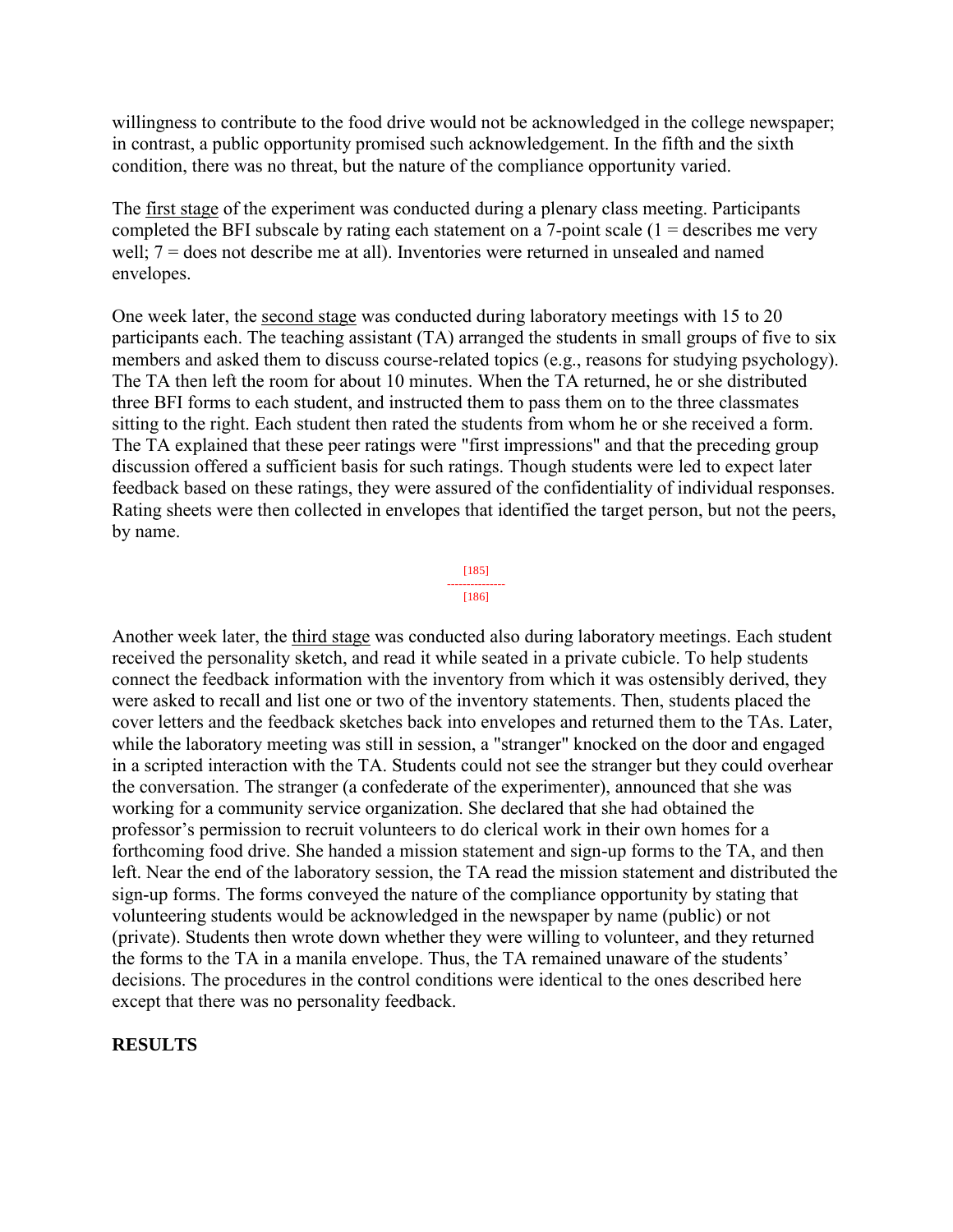To examine whether the personality sketch was as negative as intended, a separate group of 19 students read and rated the sketch on a scale from 1 (very negative) to 9 (very positive). Nearly all (89%) of the ratings fell below the midpoint of the scale, and the average rating ( $M = 3.53$ , SD = 1.09) was significantly lower than that midpoint,  $t(18) = 3.68$ ,  $p < .01$ , two-tailed.

To examine whether the personality sketch was accepted as valid despite its negativity, the participants in the experiment proper were asked to make this judgment after the conclusion of the experiment. Most participants (78%) indicated that they had accepted the personality sketch, and this percentage did not vary across experimental conditions. This high rate of acceptance is consistent with the familiar "Barnum effect" (Forer, 1949). People tend to accept arbitrary, uninformative, and false personality feedback as long as they believe in the legitimacy of the measurement procedure (Krueger & Clement, 1996). Because such acceptance is attentuated when the feedback is undesirable rather than desirable (Furnham & Schofield, 1987), the present rates of acceptance are remarkably high.

> [186] --------------- [187]

The main measure of interest was the percentage of compliance in each of the six conditions. Figure 2 displays these percentages along with the sample size of each cell.

The first noteworthy finding was that threats to the self had a main effect on compliance. There was twice as much compliance in the experimental conditions (60%) than in the control conditions (28%),  $\chi^2(1, N = 107) = 11.10$ ,  $p < .005$ . The arcsine-transformed effect size indicated that the effect was medium to large,  $h = .66$  (Cohen, 1988). As expected, the rate of compliance among control participants was not qualified by the nature of the opportunity (private vs. public),  $\chi^2(1, N = 47) = .06.$ 

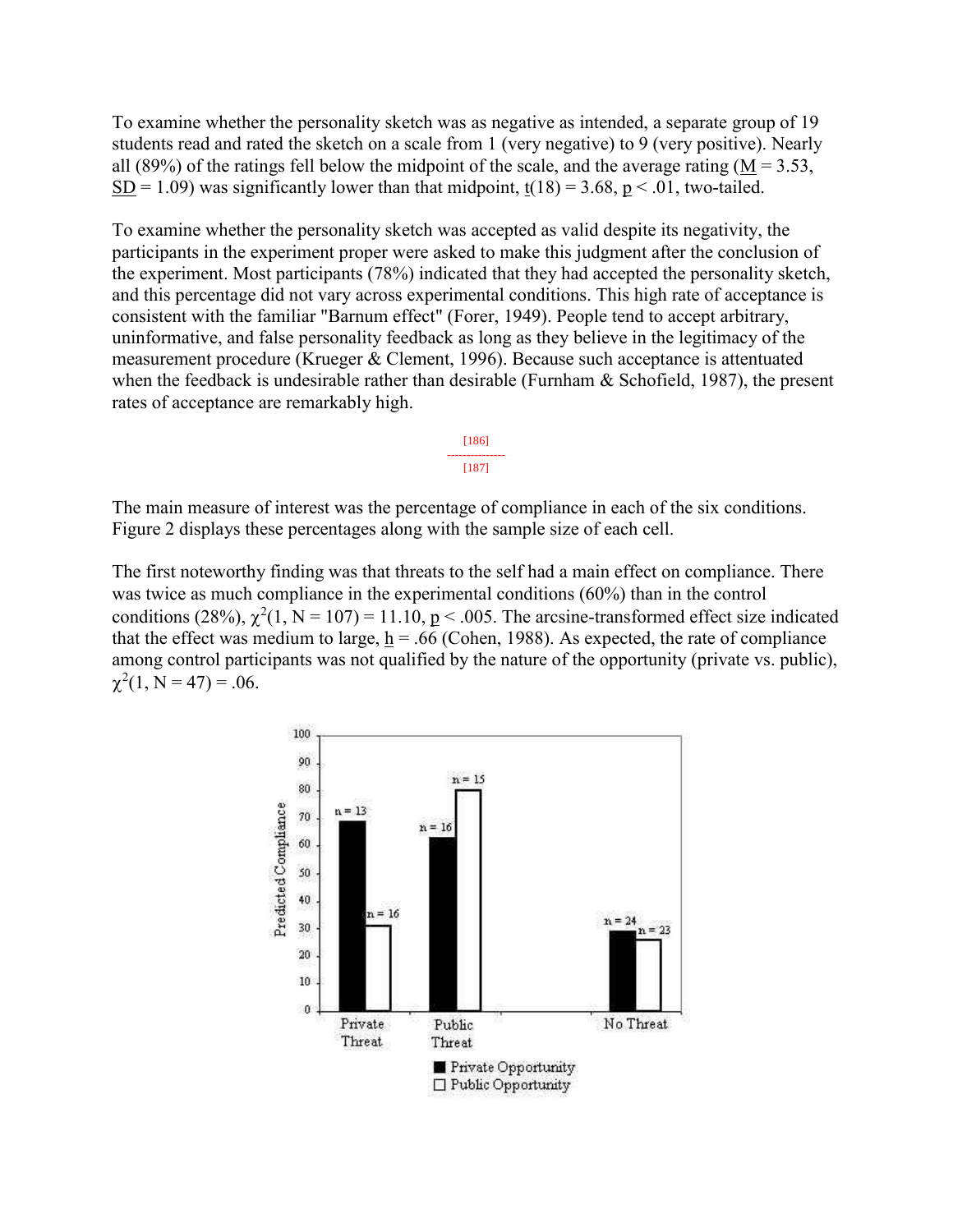The two a priori hypotheses were tested by examining the pattern of compliance rates among the four experimental conditions of the design. The self-affirmation hypothesis predicted uniform effects of threat, and thus no main effects or interaction. Whereas there were indeed no main effects of threat  $(\chi^2(1, N = 60) = 3.21)$  or opportunity  $(\chi^2(1, N = 60) = .71)$ , these two variables yielded a significant interaction between these two variables,  $\chi^2(1, N = 60) = 4.86$ ,  $p < .05$  (see Winer, 1971). To examine this interaction further, the effects of different compliance opportunities were compared separately for each type of threat. If compliance exclusively serves self-presentational motives, it should increase only when both the threat and the behavioral opportunity are public. Contrary to this hypothesis, a public threat did not lead to greater compliance when the opportunity was public rather than private,  $\chi^2(1, N = 31) = 1.15$ ,  $\underline{h} = .38$ . Instead, the nature of the opportunity mattered when the threat was private. There was less compliance when the opportunity was public rather than private,  $\chi^2(1, N = 29) = 4.14$ ,  $p < .05$ , h  $=.78<sup>2</sup>$ 



These analyses suggest that the self-presentation hypothesis provides a poor fit with the obtained data. A regression analysis reinforced this conclusion. Recall that the self-presentation hypothesis predicted high compliance only when both the threat and the opportunity were public; otherwise, compliance should have been low. Reflecting this predicted pattern, a contrast weight of 3 was assigned to every participant in the public/public condition, and a weight of -1 to all others. Compliance  $(1 = yes, 0 = no)$  was then regressed on this predictor variable. Consistent with the  $\chi^2$ -analyses, the standardized slope coefficient was not significant ( $\underline{b} = .09$ ),  $\underline{t} < 1$ .

The failure of the self-presentation hypothesis to account for the interaction between type of threat and type of opportunity raised the question of what psychological model might be able to do this. The observed pattern suggests that the interaction between type of threat and type of opportunity resulted from the failure of the private threat to increase public compliance. Regression weights reflecting this pattern (-3 for the condition of private threat and public opportunity, and 1 for all others) predicted compliance ( $b = .29$ ),  $t = 2.40$ ,  $p = .02$ , and continued to do so when the pattern reflecting the self-presentation hypothesis was statistically controlled  $(b = .30)$ ,  $t = 2.26$ ,  $p = .03$ .

#### **DISCUSSION**

Self-concepts may be partially compartmentalized into private and public domains. To a degree, the self can be its own judge, evaluating behaviors, traits, accomplishments, and the like. Selfconcepts are threatened when they fall short of ideal standards (Higgins, 1989). The negative personality feedback delivered a blow to the private self because it suggested discrepancies between the real and the ideal self.

On the other hand, much of the self is visible to other people. A person is judged by others with respect to social norms and expectations, and according to past experience with that person. As theories of symbolic interaction emphasize, people are sensitive to the way they are seen by others (Cooley, 1902). From this point of view, perceptions of self-worth are diminished when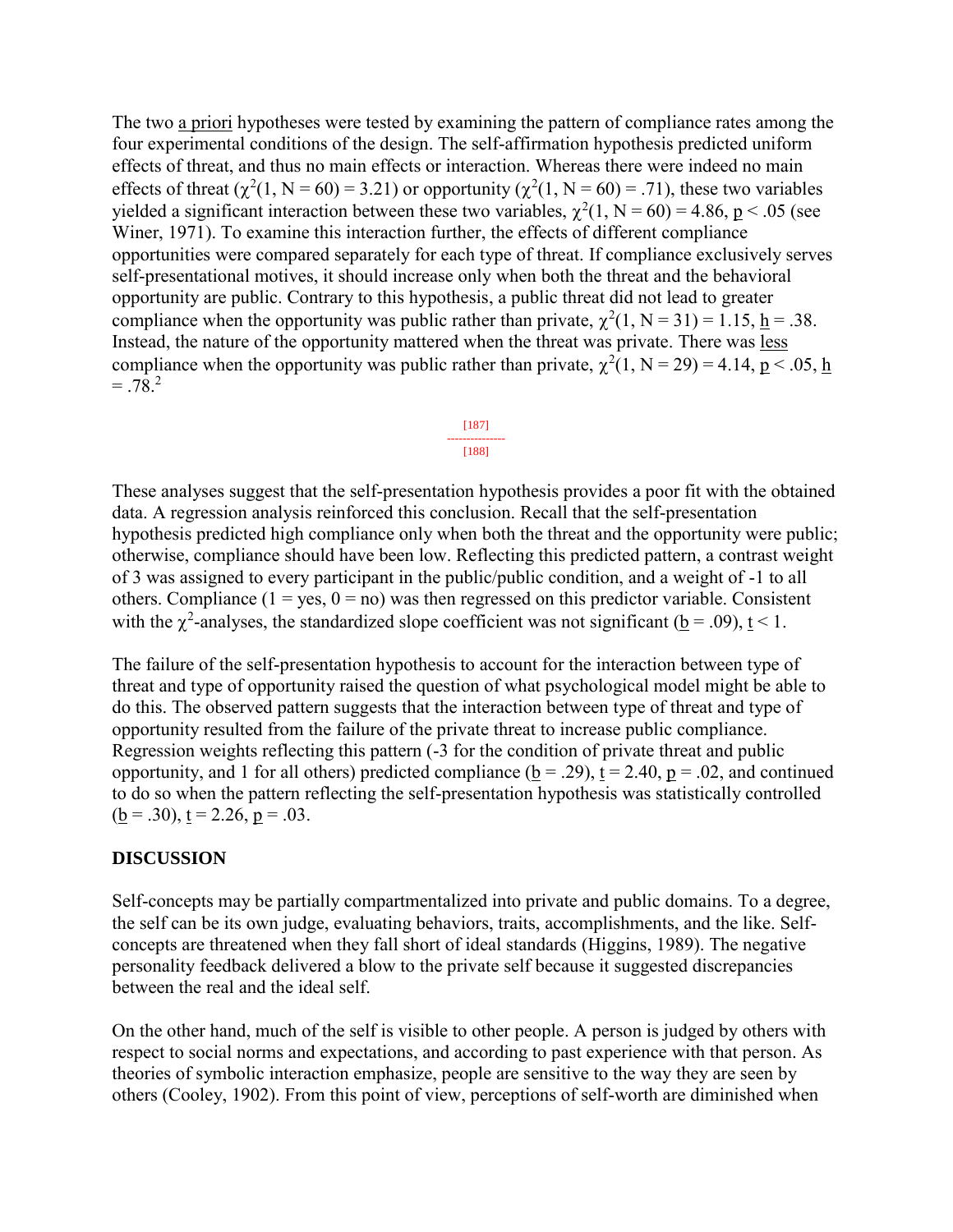appraisals by others are surprisingly negative. The negative feedback from peers in this experiment delivered a blow to that public aspect of the self.

```
[188]
---------------
   [189]
```
How do these two types of threat enhance compliance? As hypothesized earlier, people select opportunities for self repair that correspond to the source of the damage. Participants who were privately threatened may have promised compliance privately in an effort to close a gap between the real and the ideal self that only they could see (i.e., self-affirmation). In contrast, participants who were publicly threatened may have promised public compliance in an effort to project a well-intentioned and responsible public image (i.e., self-presentation). In other words, both private and public threats may enhance compliance, but they do so for different reasons.

But how do self-affirmation and self-presentation account for high private compliance after a public threat and low compliance after a private threat? The most likely explanation for this difference lies in an asymmetry between the two types of threat. A public threat, when received from well-acquainted others, comprises a private threat. To the extent that people care about how others see them, they may internalize negative feedback or at least accord it some credibility. In this experiment, a student who learned that three of her classmates made unfavorable trait attributions about her, would likely have wondered what she had done to elicit these views. The widespread acceptance of personality feedback, as noted above, suggests that participants were inclined to believe the judgments of their classmates. The public threat thus subsumed a private threat. Once the threat was private, a private opportunity to self-affirm was sufficient.

In contrast, a private threat need not comprise a public threat. Unless people indulge in unfettered projection, they cannot assume that their newly found insight into a negative aspect of their personality can be detected by others. A student who learned that his own responses to the BFI revealed negative traits could not necessarily assume that this information was public knowledge. Therefore, this student was more likely to affirm the self privately than publicly. Public self-affirmation would create the risk of revealing the experienced threat to others who may have been unaware of it.

> [189] --------------- [190]

The measure of compliance in this study did not involve actual helping behavior but rather a promise to help in the future. We were wary of an actual behavioral measure because the context of this study made it difficult to control the spontaneous spread of information among the participants. Once participants left the lab, they were free to compare notes on the experience. Nevertheless, we called all participants who had agreed to help that same day. Nearly half of the participants who had been threatened by negative feedback (45%) were reached and none of them declined to help at this time. Only one control participant who had agreed to help in writing could be reached, and this was the only participant who refused to renew the earlier commitment.

Steele's (1975) original data support the view that intended compliance predicts behavioral compliance well. The two levels of compliance were highly correlated across conditions, and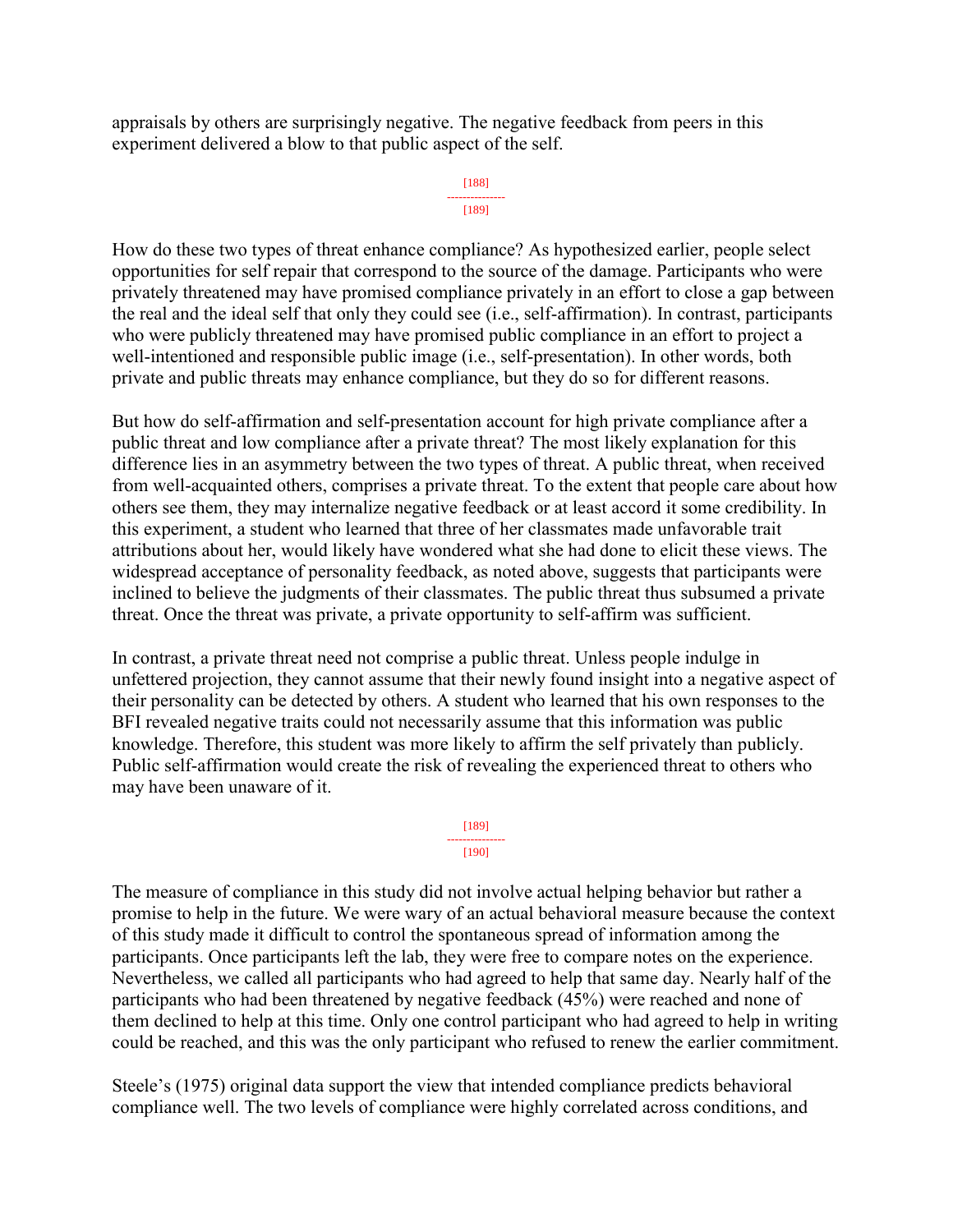they were similar in magnitude. This close correspondence between intended and actual compliance fits well with the standard finding that specific attitudes (such as behavioral intentions) predict corresponding behaviors (Kraus, 1995). The community service request specified a particular target (needy members of the Rhode Island community) and a particular corresponding action (volunteering to label fliers advertising the food collection event). Therefore, an initial agreement to volunteer should reflect a favorable attitude, which would be predictive of behavioral compliance.

#### **STUDY 2: ESTIMATING COMPLIANCE**

Our interpretation of the results remained tentative because it arose after the results were obtained. Is it possible that the mixed-motive interpretation merely states the obvious? This possibility raises the specter of demand characteristics. However, between-subjects designs are the least transparent to the observant participant. Each participant either received a private threat, a public threat, or no threat at all, and each participant was offered either a private or a public opportunity for compliance. It is difficult to imagine how individual participants could have deduced the design of the study, the experimenters' hypotheses, and the likely behavior of others from the limited experience they had. More importantly, their responses did not correspond to either of the two a priori hypotheses.

> [190] --------------- [191]

Nevertheless, it was important to examine just how well participants' intuitions might capture the obtained data pattern. Thus, two simulation studies were carried out. Simulation A comprised 56 of the participants who had been threatened in Study 1. Simulation B comprised the 19 students who had rated the desirability of the personality sketch, and who had not participated in Study 1. In other words, participants in Simulation A postdicted the responses of their peers who had experienced the same situation as they themselves had, whereas participants in Simulation B predicted the responses of others in a situation that they themselves had not experienced. All participants read a description of the procedures involving threats to the participants' self in Study 1. The description included the full text of the personality sketch and the text of the request for help with the community project. The participants' task was to estimate the percentage of participants in Study 1 that promised to help.

In both simulations, participants vastly underestimated the prevalence of compliance, and they did not reproduce the actual differences between conditions. In Simulation A, estimated compliance after a private threat was lower for the private  $(M = 37.04\%)$  than the public opportunity ( $M = 47.36\%$ ), and the same was true when the threat was public ( $Ms = 44.93\%$  and 63.20%). All three effects were significant (threat,  $F(1, 55) = 45.65$ ,  $p < .001$ ; opportunity:  $F(1, 55) = 45.65$ 55) = 70.53, p < .001; and the 2-way interaction:  $F(1, 55) = 10.00$ , p = .003). In Simulation B, estimated compliance after a private threat was also lower for the private  $(M = 37.89%)$  than the public opportunity ( $M = 47.63\%$ ), and the same was true when the threat was public ( $Ms =$ 33.95% and 58.42%). There was only a significant effect for the type of opportunity,  $F(1, 18) =$ 49.65,  $p < .001$ . The combined evidence from these simulations suggests that expectations about compliance increase primarily with the possibility of public recognition for the compliant person.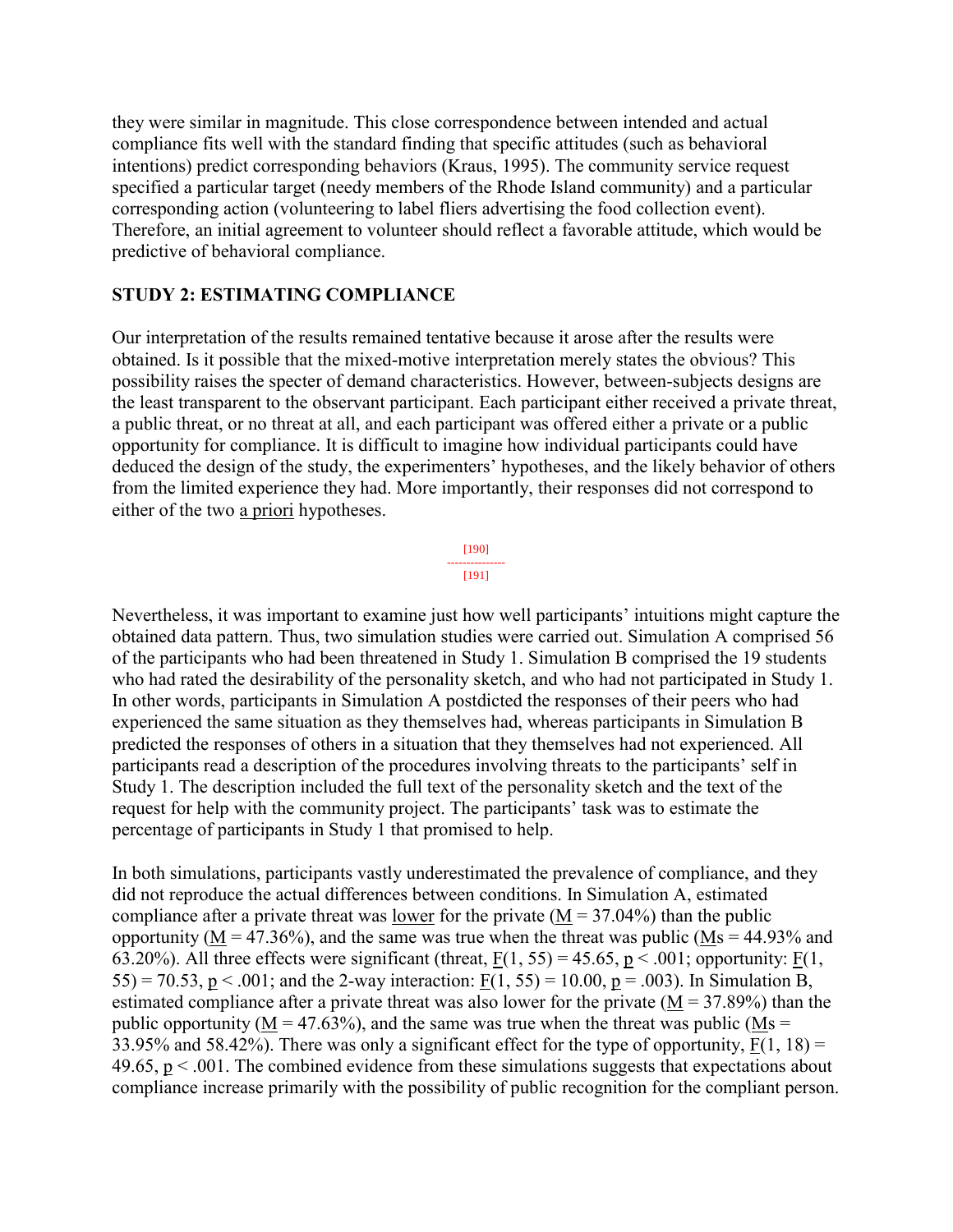The most important outcome of these simulations was that participants were unable to predict the actual findings. This outcome attests to the experimental realism of Study 1, and it casts doubt on the possibility that the findings may have been contaminated by demand characteristics. The underestimation of compliance is common in social-psychological research. Milgram (1974), for example, showed that under certain conditions, ordinary people are willing to shock another person to death when asked to do so. What made these findings compelling was the apparent failure of others (including well-trained experts in human behavior) to anticipate that this would be so. When simulations are successful, however, they complicate the interpretation of experimental results. Bem (1972), for example, reproduced attitude change effects in simulations of cognitive dissonance experiments, and concluded that the experience of dissonance is not necessary for attitude change to occur. In the present case, two simulations failed to reproduce the experimental findings, suggesting that the pattern of compliance elicited in Study 1 depended on the participants' actual experience rather than their theories about influence and compliance.

> [191] --------------- [192]

#### **GENERAL DISCUSSION**

Two studies explored and refined conditions under which threats to the self-image lead to enhanced compliance with the requests of others. The self-affirmation hypothesis found support in Study 1, but there was an important qualification. Compliance rates did not rise indiscriminately after threat. Privately threatened participants were not more compliant than controls when the opportunity was public. Possibly, participants preferred to 'contain' a private threat, rather than reveal it to others by engaging in costly public behavior. An unmitigated selfpresentation hypothesis also failed to explain some of the findings. Specifically, self-presentation was an implausible source of compliance when both the threat and the opportunity were private. Similarly, the heightened compliance after a public threat and a private opportunity suggested self-affirmation rather than self-presentation. We suggested that people internalize threats emanating from peers about whose opinions they care. Once a public threat has penetrated the private domain, private compliance opportunities can serve to re-affirm the self.

In Study 2, participants failed to realize the power of social influence. They underestimated its effects on compliance, and furthermore, they failed to understand the pattern of these effects across conditions. These findings suggest that the procedures of Study 1 created an experimental realism that was not reproducible in participants' imaginations. If participants could have accurately predicted how they themselves would behave in each experimental condition, and if they projected their own expected behavior to others, the actual data pattern should have been reproduced (Krueger, 1998a). This overestimation of one's own resistance to social influence and thus the underestimation of the effectiveness of influence techniques—may be one of the reasons why these techniques work. Failing to understand the power of these techniques, people are unprepared when they encounter them. Despite good reasons to the contrary (e.g., costbenefit considerations), many people end up doing something that they'd rather not do (Cialdini, 1993).

> [192] --------------- [193]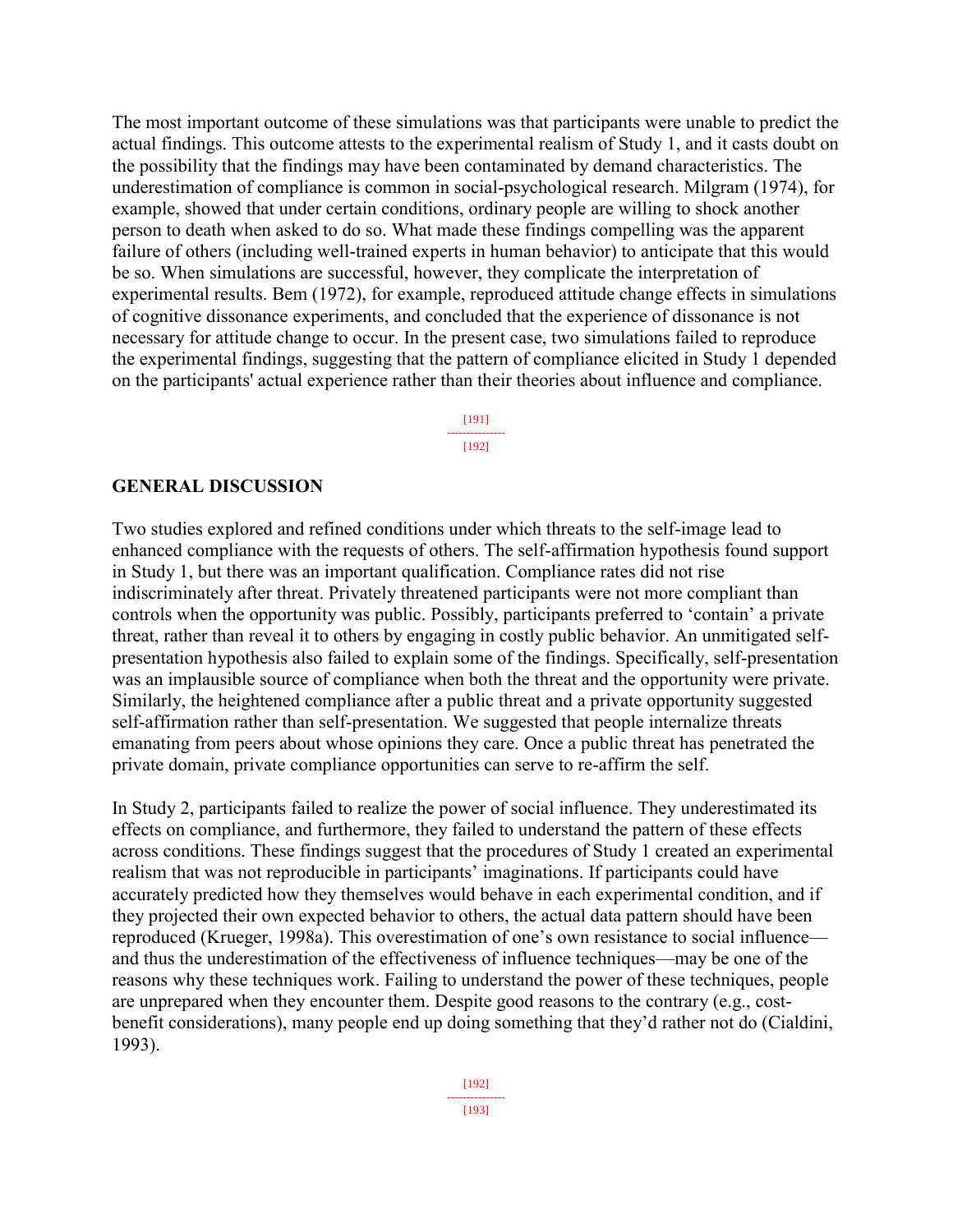It is useful to consider the relevance of the present findings (Study 1) in light of other socialcognitive theories. Following self-affirmation theory, we assumed that negative feedback about certain personality characteristics is a threat to the overall self-concept. This assumption ought to be correct because most people's self-concepts are not only positive, but even positively biased (e.g., Krueger, 1998b). Still, it is possible that for some participants, the feedback was not threatening because it merely confirmed what they believed to be true about themselves. These participants would not have experienced the presumed discrepancy between their real and ideal self. Discrepancies between the real and the ideal self are one way to conceptualize self-esteem.<sup>3</sup> The greater the discrepancies are, the lower is self-esteem. People with high dispositional selfesteem should be particularly sensitive to unfavorable discrepancies that emerge on occasion (e.g., in the research lab). Indeed, Brown and Smart (1991) found that only people with high selfesteem became more helpful after a failure experience. Presumably, being helpful allowed them to restore (verify, affirm) their perceptions of self-worth. People with low self-esteem showed the opposite effect. They became less helpful after failure, presumably because they dwelt on the negative mood that was induced and because helping others had no instrumental value for them. Because the distribution of self-esteem scores is negatively skewed in student populations (Bagley, Bolitho, & Bertrand, 1997), most of our participants were probably high in self-esteem, which helps explain the overall increase in helping after negative feedback.

The design of Study 1 was also reminiscent of work on the effects of self-awareness and mood on compliance. Whereas it is likely that threats to the self increase self-awareness, it is doubtful that it was the experience of self-awareness per se that led to increases in prosocial behavior. When self-awareness is induced without threats, (e.g., by looking into a mirror or by listening to a tape-recording of one's own voice), the rate of compliant helping typically decreases (Gibbons & Wicklund, 1982). The same argument applies to the effects of negative mood (Berkowitz, 1987). Most likely, participants who confronted the negative personality feedback also experienced more negative mood than did controls. Negative moods tend to reduce a person's sensitivity to the needs of others, and thus to reduce prosocial behavior. This trend is reversed only when the behavior is not costly, the cause is worthy, and the person hopes that helping will improve his or her mood (Cialdini, Darby, & Vincent, 1973).

> [193] --------------- [194]

Steele's (1975) finding that a negative self-relevant experience can increase prosocial behavior is thus quite unique. It was replicated in the present investigation, and its boundary conditions were explored (Study 1). Equally important, the textured effects of private and public threats and opportunities are not available to intuitive reflection (Study 2). They share this feature with many social influences on compliance, which may be the key to their success.

#### **REFERENCES**

Bagley, C., Bolitho, F., & Bertrand, L. (1997). "Norms and construct validity of the Rosenberg Self-Esteem Scale in Canadian High School poplulations: Implications for counselling." *Canadian Journal of Counselling,* 31:82-92.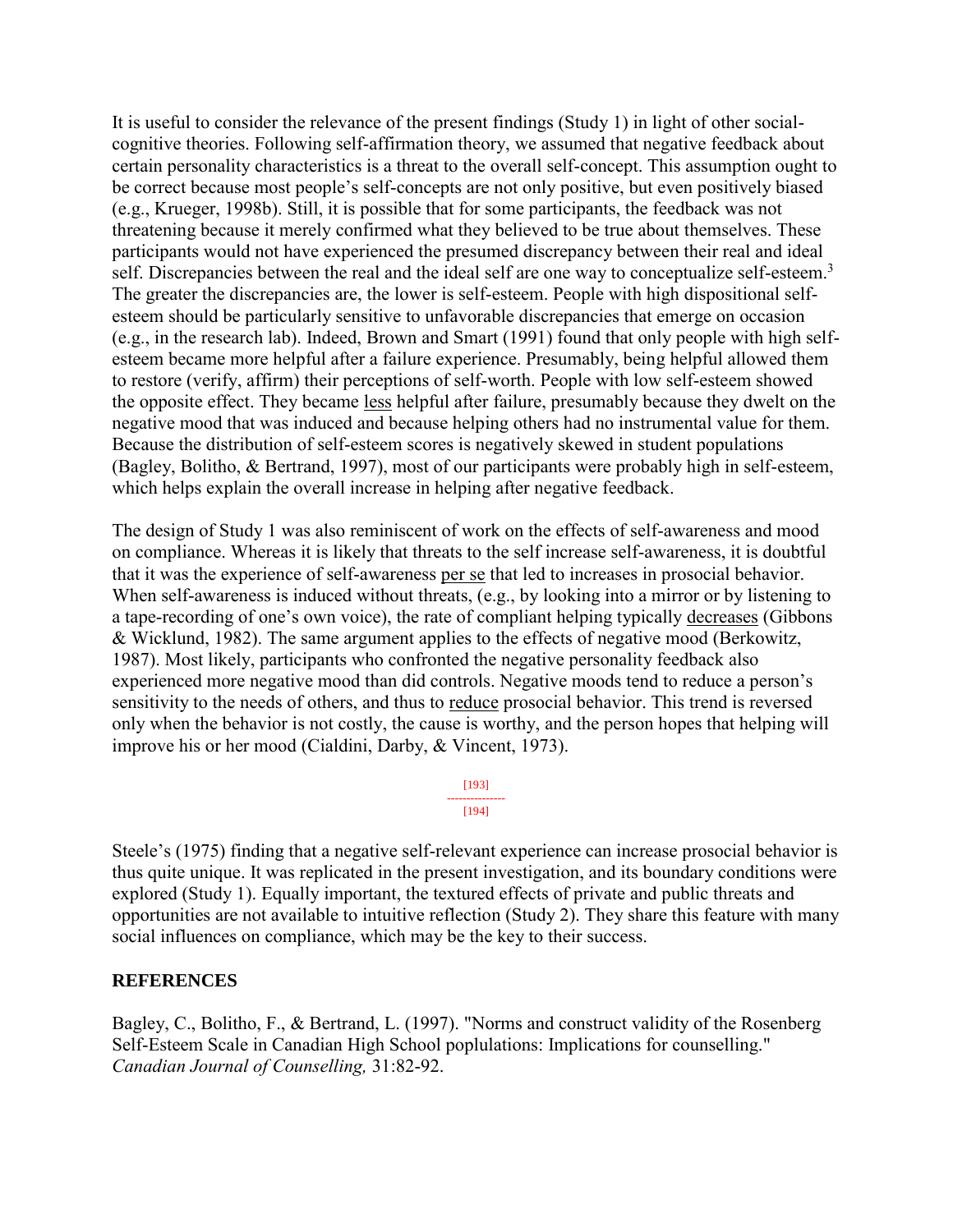Bem, D. J. (1972). "Self-perception theory." In L. Berkowitz (Ed.), *Advances in experimental social psychology* (Vol. 6, pp. 150-157). New York: Academic Press.

Berkowitz, L. (1987). "Mood, self-awareness, and willingness to help." *Journal of Personality and Social Psychology,* 52:721-729.

Brown, J. D., & Smart, S. A. (1991). "The self and social conduct: Linking self-representations to prosocial behavior." *Journal of Personality and Social Behavior,* 60:368-375.

Bizman A., Yinon, Y., Ronco, B., & Shachar, T. (1980). "Regaining self-esteem through helping behavior." *The Journal of Psychology,* 105:203-209.

Carlson, M., Charlin, V., & Miller, N. (1988). "Positive mood and helping behavior: A test of six hypotheses." *Journal of Personality and Social Psychology,* 55:211-229.

Cialdini, R. B. (1993). *Influence: Science and practice* (3rd ed.). New York: Harper Collins.

Cialdini, R. B., Darby, B. L., & Vincent, J. E. (1973). "Transgression and altruism: A case of hedonism." *Journal of Experimental Social Psychology*, 9:502-516.

> [194] --------------- [195]

Cialdini, R. B., & Trost, M. R. (1998). "Social influence: Social norms, conformity, and compliance." In D. T. Gilbert, S. T. Fiske & G. Lindzey (Eds.), *The handbook of social psychology* (Vol II, pp. 151-192). Boston, MA: McGraw-Hill.

Cohen, J. (1988). *Statistical power analysis for the behavioral sciences* (2<sup>nd</sup> ed.). Hillsdale, NJ: Erlbaum.

Cooley, C. H. (1902). *Human nature and the social order.* New York: Scribners.

Forer, B. R. (1949). "The fallacy of personal validation: A classroom demonstration of gullibility." *Journal of Abnormal and Social Psychology,* 44:118-123.

Furnham, A., & Schofield, S. (1987). "Accepting personality feedback: A review of the Barnum Effect." *Current Psychological Research & Reviews,* 6:162-178.

Goffman, E. (1959). *The presentation of self in everyday life.* New York: Anchor Books.

Higgins, E. T. (1989). "Self-discrepancy theory: What patterns of self-beliefs cause people to suffer?" In L. Berkowitz (Ed.), *Advances in experimental social psychology* (Vol. 22, pp. 93- 136). San Diego, CA: Academic Press.

John, O. P., & Donahue, E. M. (1994). *The Big Five Inventory: Technical report of the 44-item version*. Institute for Personality Assessment and Research, University of California, Berkeley.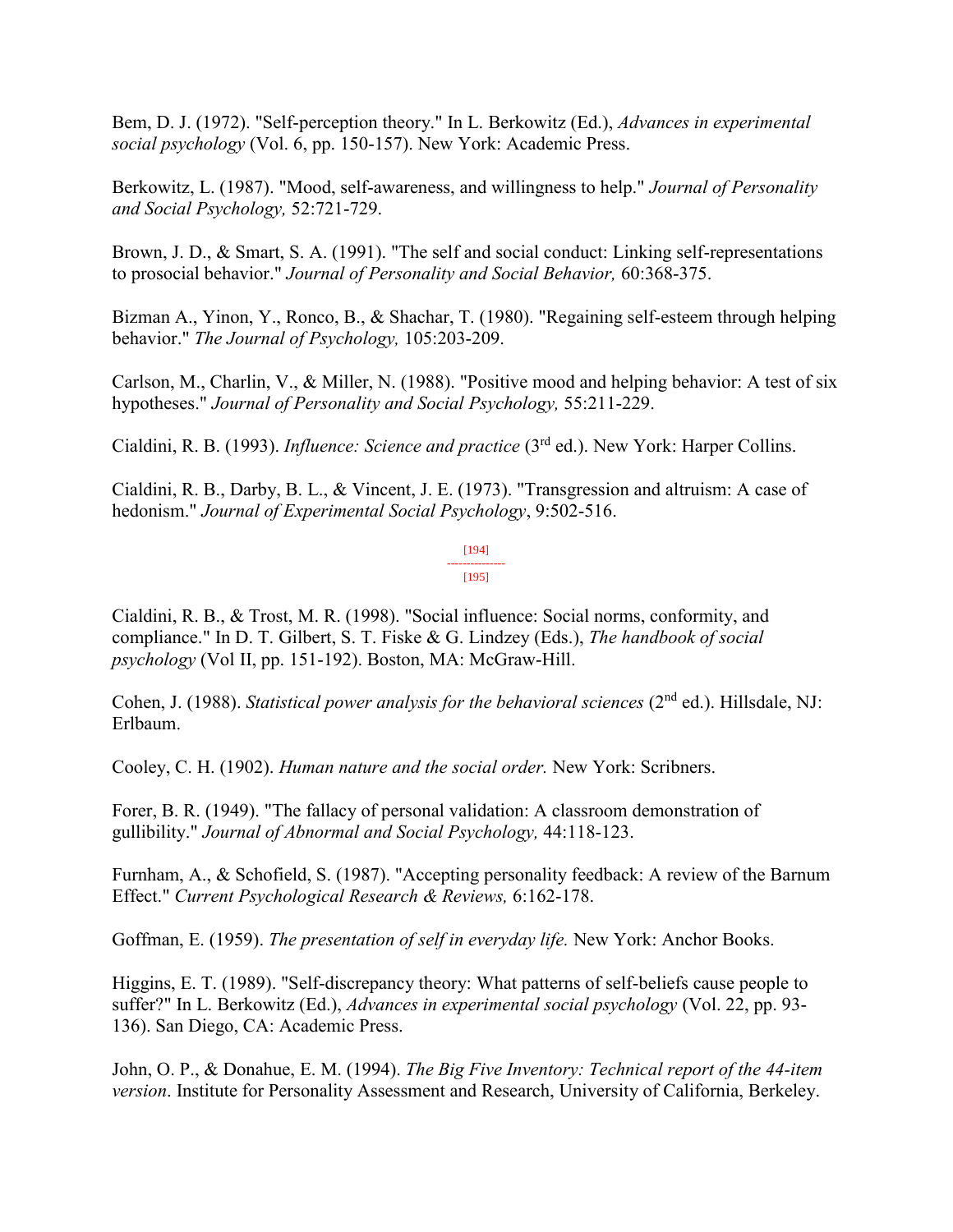Kelman, H. C. (1961). "Processes of opinion change." *Public Opinion Quarterly*, 25:57-78.

Kraus, S. J. (1995). "Attitudes and the prediction of behavior: a meta-analysis of the empirical literature." *Personality and Social Psychology Bulletin,* 21:58-75.

Krueger, J. (1998a). "On the perception of social consensus." In M. P. Zanna (Ed.), *Advances in experimental social psychology* (Vol. 30, pp. 163-240). San Diego, CA: Academic Press.

> [195] --------------- [196]

Krueger, J. (1998b). "Enhancement bias in the description of self and others." *Personality and Social Psychology Bulletin,* 24:505-516.

Krueger, J., & Clement, R. W. (1996). "Inferring category characteristics from sample characteristics: Inductive reasoning and social projection." *Journal of Experimental Psychology: General,* 125:52-68.

Leary, M. R., & Kowalski, R. M. (1995). *Social anxiety.* New York, NY: The Guilford Press.

Milgram, S. (1974). *Obedience to authority.* New York: Harper and Row.

Razran, G. H. S. (1938). "Conditioning away social bias by the luncheon technique." *Psychological Bulletin,* 35:693.

Regan, R. T. (1971). "Effects of a favor on liking and compliance." *Journal of Experimental Social Psychology*, 7:627-639.

Sinha, R. R., & Krueger, J. (1998). "Idiographic self-evaluation and bias." *Journal of Research in Personality,* 32:131-155.

Steele, C. M. (1975). "Name-calling and compliance." *Journal of Personality and Social Psychology,* 31:361-369.

Steele, C. M. (1988). "The psychology of self-affirmation: sustaining the integrity of the self." In L. Berkowitz (Ed.), *Advances in experimental social psychology* (Vol. 21, pp. 261-302). San Diego, CA: Academic Press.

Steele, C. M., & Liu, T. J. (1981). "Making the dissonant act unreflective of the self: dissonance avoidance and the expectancy of a value-affirming response." *Personality and Social Psychology Bulletin,* 7:393-387.

> [196] --------------- [197]

Winer, B. J. (1971). *Statistical principles in experimental designs.* New York: McGraw-Hill.